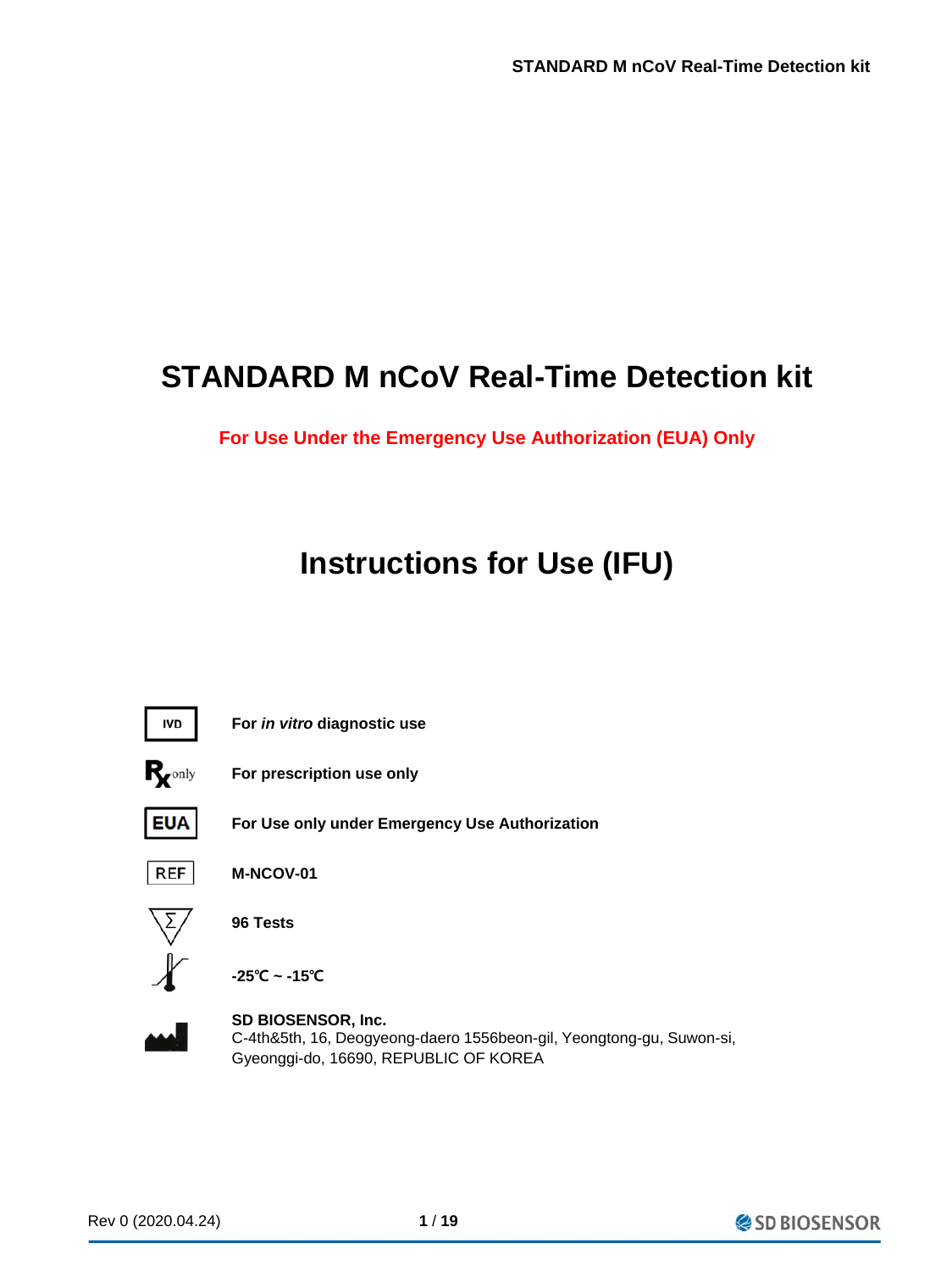## - Contents -

| 19 |
|----|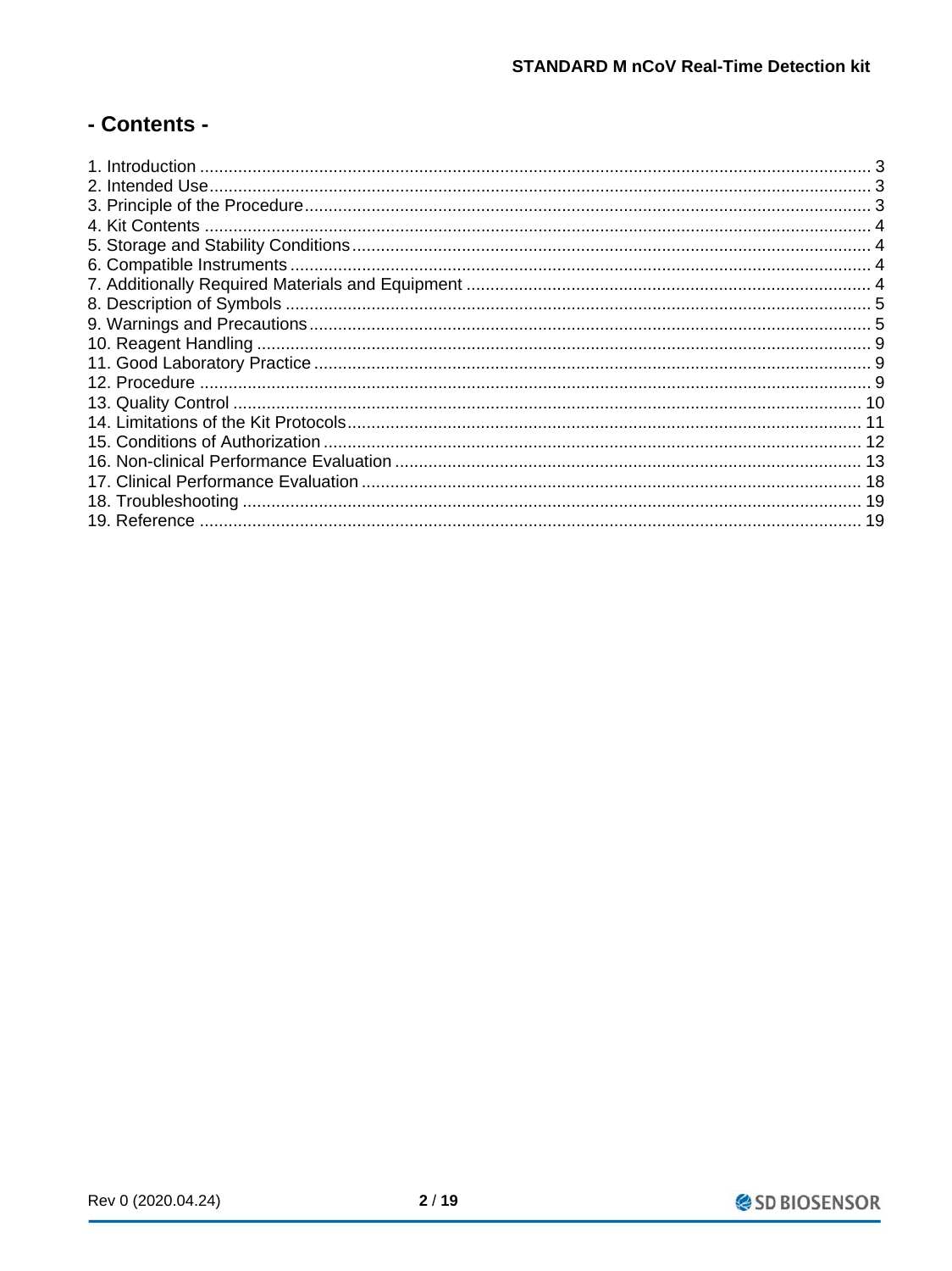## **1. Introduction**

Coronavirus is a single-stranded positive-sense RNA virus with an envelope of about 80 to 120 nm in diameter. Its genetic material is the largest of all RNA viruses and is an important pathogen of many domestic animals, pets, and human diseases. It can cause a variety of acute and chronic diseases. Common signs of a person infected with a coronavirus include respiratory symptoms, fever, cough, shortness of breath, and dyspnea. In more severe cases, infection can cause pneumonia, severe acute respiratory syndrome, kidney failure, and even death. The 2019 new coronavirus, or "2019-nCoV", was discovered because of Wuhan Viral Pneumonia cases in 2019, and was named by the World Health Organization on January 12, 2020, confirming that it can cause colds and the Middle East Respiratory Syndrome (MERS) and more serious diseases such as acute respiratory syndrome (SARS). This kit is helpful for the auxiliary diagnosis of coronavirus infection. The test results are for clinical reference only and cannot be used as a basis for confirming or excluding cases alone.

## **2. Intended Use**

The STANDARD M nCoV Real-Time Detection kit is a real-time reverse transcription-PCR assay for the qualitative detection of SARS-CoV-2 nucleic acids in nasopharyngeal, oropharyngeal, nasal, and midturbinate nasal swab, and sputum specimens from individuals who are suspected of COVID-19 by their healthcare provider. Testing is limited to laboratories certified under the Clinical Laboratory Improvement Amendments of 1988 (CLIA), 42 USC §263a, to perform high complexity tests.

Results are for the identification of SARS-CoV-2 RNA. The SARS-CoV-2 RNA is generally detectable in upper respiratory specimens during the acute phase of infection. Positive results are indicative of the presence of SARS-CoV-2 RNA; clinical correlation with patient history and other diagnostic information is necessary to determine patient infection status. Positive results do not rule out bacterial infection or co-infection with other viruses. The agent detected may not be the definite cause of disease. Laboratories within the United States and its territories are required to report all positive results to the appropriate public health authorities.

Negative results do not preclude SARS-CoV-2 infection and should not be used as the sole basis for patient management decisions. Negative results must be combined with clinical observations, patient history, and epidemiological information.

The STANDARD M nCoV Real-Time Detection kit is intended for use by qualified and trained clinical laboratory personnel specifically instructed and trained in the techniques of real-time PCR and in vitro diagnostic procedures. The STANDARD M nCoV Real-Time Detection kit is only for use under the Food and Drug Administration's Emergency Use Authorization.

## **3. Principle of the Procedure**

STANDARD M nCoV Real-Time Detection kit is designed according to "WHO interim guidance for laboratory testing for 2019 novel coronavirus (2019-nCoV) in humans". This kit is based on TaqMan probe real-time fluorescent PCR technology. Coronavirus RNA was first transcribed into cDNA by reverse transcriptase, and then cDNA was used as a template for PCR amplification. During the PCR reaction, the 5'→ 3' polymerase activity of Taq DNA polymerase and exo-nuclease were simultaneously used. Dicer activity, which causes the degradation of the TaqMan probe, and the separation of the fluorophore and quencher makes the fluorescence signal detected by the instrument: FAM channel qualitative detection of the new coronavirus (2019-nCoV) ORF1ab (RdRp) gene, JOE (VIC or HEX) channel qualitative detection of the coronavirus E gene, and CY5 channel detection internal reference. The kit uses dUTP and UNG enzymes to prevent contamination of amplification products.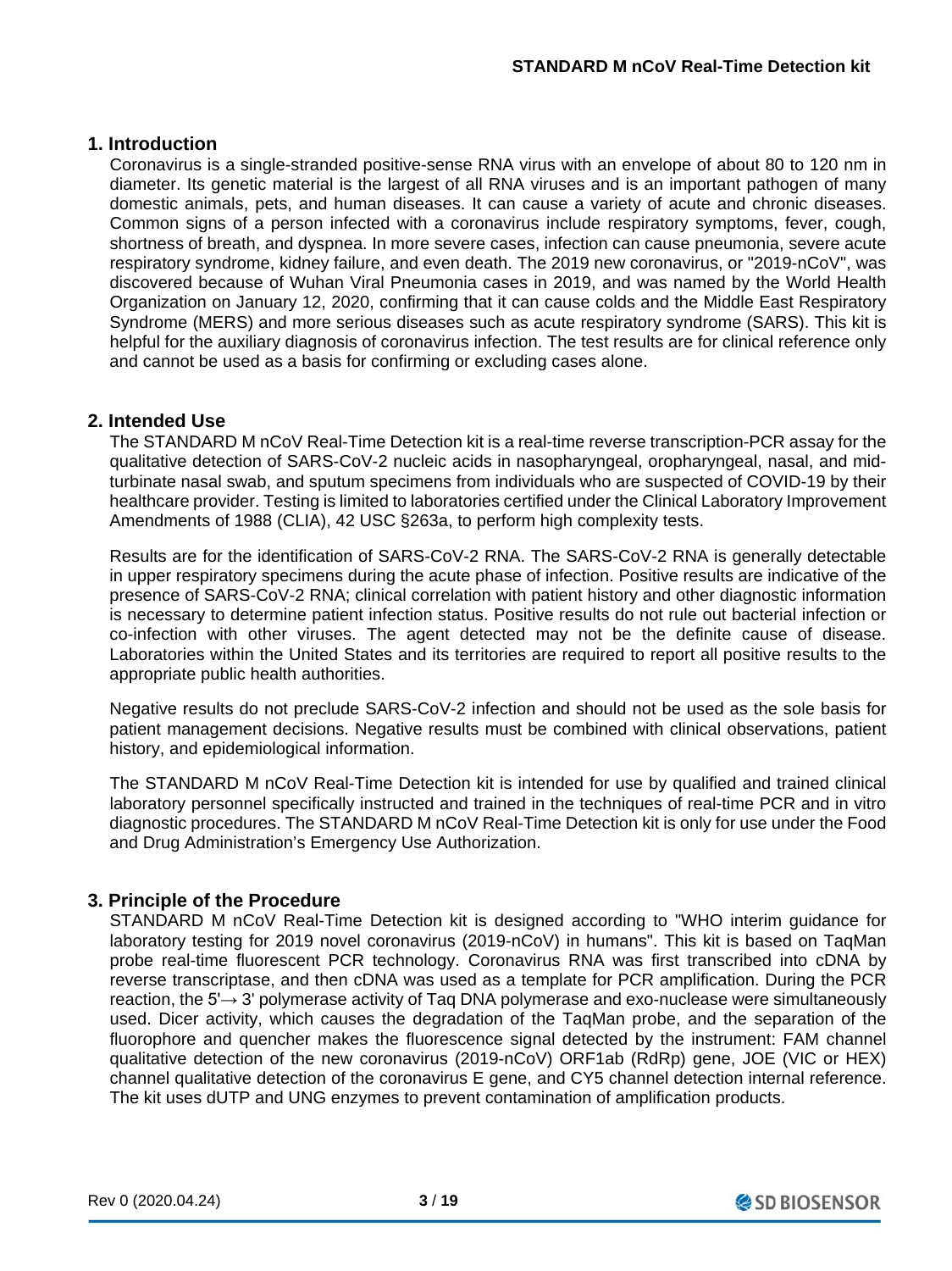| <b>Target</b>         | <b>Channel</b>   |
|-----------------------|------------------|
| ORF1ab (RdRp) gene    | FAM              |
| E gene                | JOE (VIC or HEX) |
| Internal control (IC) | CY <sub>5</sub>  |

## **4. Kit Contents**

This kit is used for 96 test / kits. The kit contents are as follows;

|   | Reagent                     | Quantity             | <b>Volume in each reaction</b>                               |
|---|-----------------------------|----------------------|--------------------------------------------------------------|
| 1 | 2019-nCoV Reaction Solution | $750 \mu$ l/vial x 2 | $14 \mu$                                                     |
| 2 | RTase Mix                   | $630 \mu$ l/vial x 1 | 6 µl                                                         |
| 3 | 2019-nCoV Positive control  | $600 \mu$ l/vial x 1 |                                                              |
| 4 | Negative control            | $600 \mu$ l/vial x 1 |                                                              |
| 5 | Internal control            | $525 \mu$ l/vial x 1 | 5 µl (as extraction control)<br>0.5 µl (as internal control) |
| 6 | <b>ROX</b>                  | $55 \mu$ l/vial x 1  | $0.5$ µl                                                     |
|   | Instructions for use        |                      |                                                              |



## **5. Storage and Stability Conditions**

- 1. The kit should be shipped and stored at the temperature of -25°C(-13℉) to -15°C(5℉).
- 2. The components of 2019-nCoV Reaction Solution and Rox should be stored away from light.
- 3. Kit materials are stable until the expiration date printed on the outer packaging.
- 4. Freeze-thawing of kit components more than 5 times may lead to inaccurate results.

5. Dispose of unused reagents and waste in accordance with country, federal, state, and local regulations.

## **6. Compatible Instruments**

- LightCycler<sup>®</sup> 480 (S/W version 1.5.1.62, Roche)
- CFX96™ Dx System (S/W version 3.1, Bio-Rad)

▪ Applied Biosystems 7500 Real-Time PCR Instrument System (S/W version 2.0.6, Thermo Fisher Scientific)

## **7. Additionally Required Materials and Equipment**

- Disposable latex gloves
- Sterilized filtered pipette tips
- Pipettes
- Sterilized (DNase, RNase free) micro centrifuge tube (1.5ml)

Rev 0 (2020.04.24) **4** / **19**

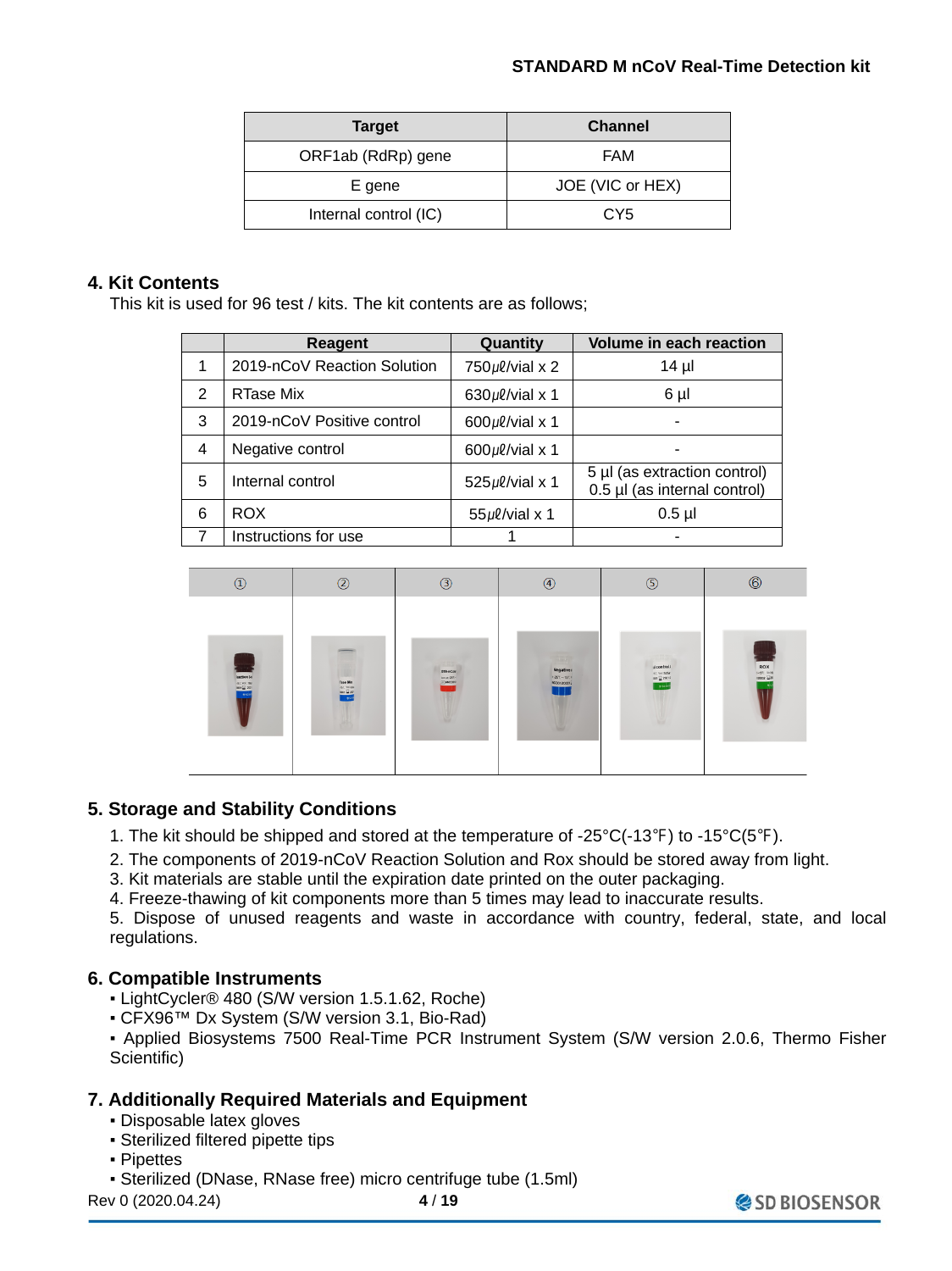- Nucleic acid extraction kit (QIAamp® Viral RNA Mini Kit, Qiagen, Cat.no. 52904)
- Vortex mixer
- Desktop centrifuge
- Clean bench
- RNAse neutralizing agent
- Flake or snow type ice
- Thermal cycler
- 0.2ml PCR strips, plate (DNase, RNase free) and cap or sealing film for each Real-time PCR equipment
- PPE (Personal Protective Equipment)
- Biohazard waste container

## **8. Description of Symbols**

| <b>Symbol</b>  | <b>Description</b>                             |
|----------------|------------------------------------------------|
| <b>IVD</b>     | In vitro diagnostics                           |
| <b>Rx ONLY</b> | For prescription use only                      |
| <b>EUA</b>     | For Use only under Emergency Use Authorization |
| <b>REF</b>     | Reference number                               |
|                | Contains sufficient for <n> tests</n>          |
|                | Storage temperature                            |
|                | Manufaturer                                    |
| $>$ <          | <b>Expiration date</b>                         |
| LOT            | Lot (Batch) number                             |
|                | Date of Manufacture                            |
|                | Caution                                        |
|                | Instructions for use                           |

### **9. Warnings and Precautions**

- Federal Law restricts this device to sale by or on the order of a licensed practitioner.
- This kit is only for *in vitro* diagnostics only.
- Please read the instructions for use carefully before testing.
- All instruments used in the experiment should be sterilized.
- Do not eat, drink, smoke, apply cosmetics or handle contact lenses in areas where reagents and human specimens are handled.
- **Handle all specimens as if infectious using safe laboratory procedures. Refer to Interim Laboratory**

Rev 0 (2020.04.24) **5** / **19**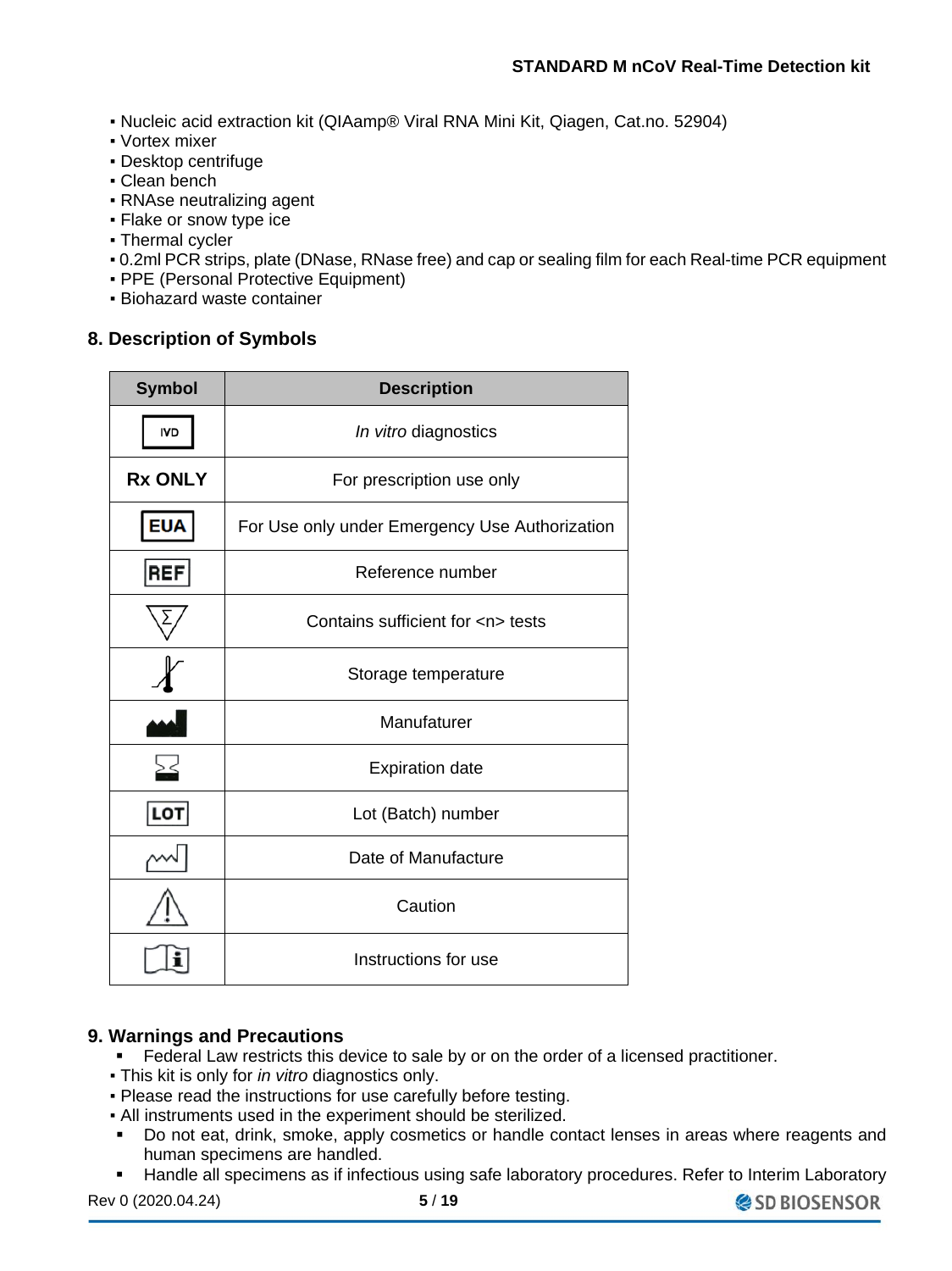Biosafety Guidelines for Handling and Processing Specimens Associated with 2019-nCoV https://www.cdc.gov/coronavirus/2019-nCoV/lab-biosafety-guidelines.html. Dispose of hazardous or biologically contaminated materials according to the practices of your institution.

- Improper specimen collection, transfer, storage, and processing may cause erroneous test results.
- Nucleic acid extraction should be performed as soon as possible after specimen collection to avoid viral nucleic acid degradation; if it cannot be performed as soon as possible, it should be stored in accordance with SPECIMEN COLLECTION AND PREPARATION.
- After the operation of the nucleic acid extraction instrument, the used consumables should be sealed. After the instrument is cleaned, turn on the UV lamp for 30 minutes.
- As this test involves extraction of viral RNA and PCR amplification, care should be taken to avoid contamination of the amplification reaction mixture of the kit. Regular monitoring of laboratory contamination is recommended.
- Clinical laboratories should be equipped with equipment and operators in strict accordance with the "Code of Practice for Clinical Gene Amplification Laboratories."
- When using this kit, it should be operated strictly in accordance with the instructions; the specimen processing and specimen addition steps must be performed in a biological safety cabinet or other basic protective facilities, and follow the technical requirements of the clinical gene amplification laboratory.

## **10. Reagent Handling**

- Handle all reagents, controls, and samples according to good laboratory practice in order to prevent carryover of samples or controls.
- **Before use, visually inspect each reagent cassette, diluent, lysis reagent, and wash reagent to ensure** that there are no signs of leakage. If there is any evidence of leakage, do not use that material for testing.
- STANDARD M nCoV Real-Time Detection kit Reagent contains guanidine thiocyanate, a potentially hazardous chemical. Avoid contact of reagents with the skin, eyes, or mucous membranes. If contact does occur, immediately wash with generous amounts of water; otherwise, burns can occur.
- Avoid contact of reagents with the skin, eyes, or mucous membranes. If contact does occur, immediately wash with generous amounts of water; otherwise, burns can occur. If these reagents are spilled, dilute with water before wiping dry.
- Dispose of all materials that have come in contact with samples and reagents in accordance with country, state, and local regulations.

### **11. Good Laboratory Practice**

- Do not pipette by mouth.
- Do not eat, drink, or smoke in designated work areas.
- Wear laboratory gloves, laboratory coats, and eye protection when handling samples and reagents. Gloves must be changed between handling samples and STANDARD M nCoV Real-Time Detection kits. Prevent contamination. Avoid contaminating gloves when handling samples and controls.
- Wash hands thoroughly after handling samples and kit reagents, and after removing the gloves.
- Thoroughly clean and disinfect all laboratory work surfaces with a freshly prepared solution of 0.5% sodium hypochlorite in distilled or deionized water (dilute household bleach 1:10). Follow by wiping the surface with 70% ethanol.

### **12. Procedure**

### **12.1. Specimen collection and preparation**

Refer to CDC Interim Guidelines for Collecting, Handling, and Testing Clinical Specimens from Persons Under Investigation (PUIs) for Coronavirus Disease 2019 (COVID-19) (https://www.cdc.gov/coronavirus/2019-nCoV/lab/guidelines-clinical-specimens.html)

Rev 0 (2020.04.24) **6** / **19**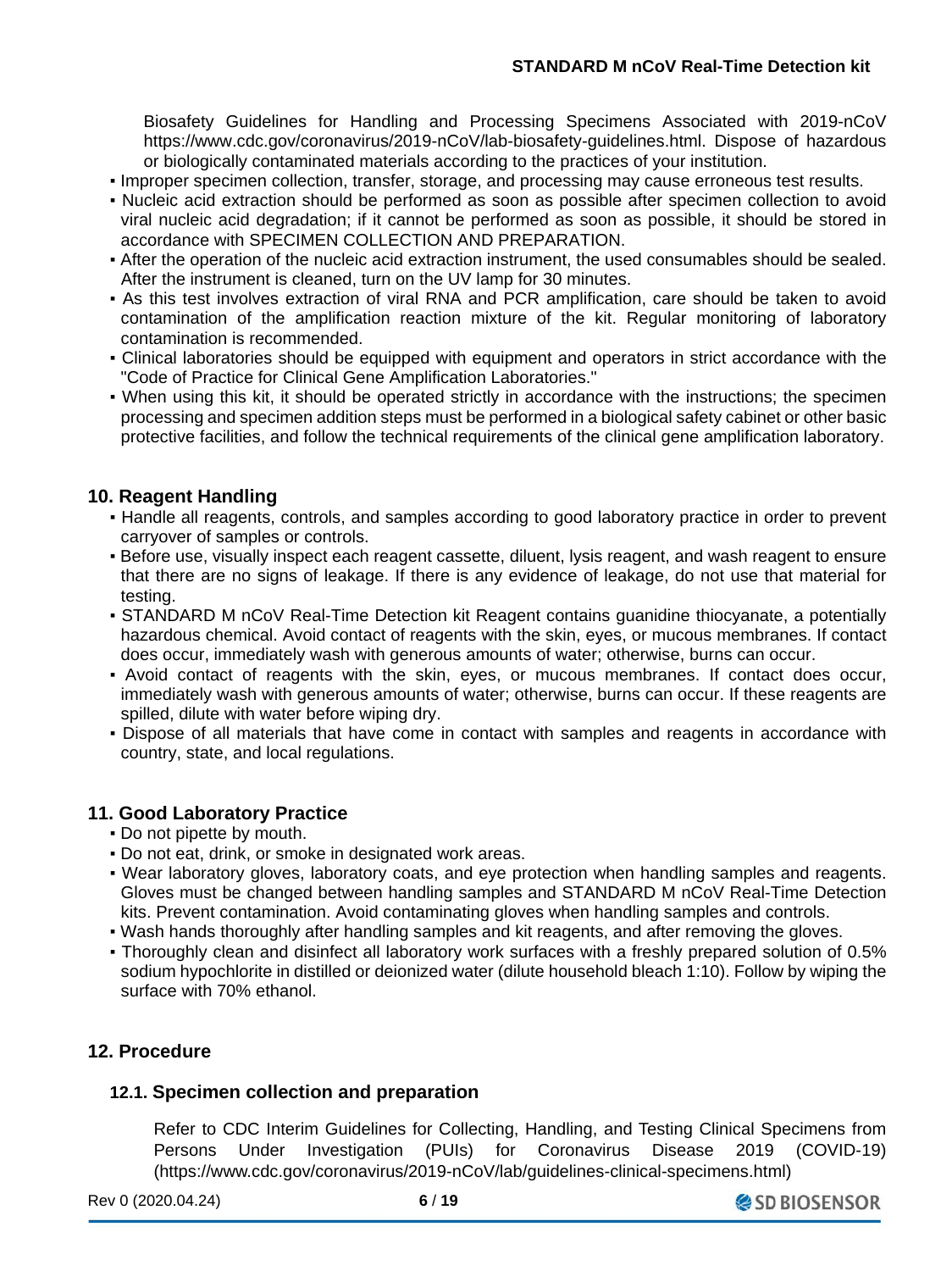## **[Nasopharyngeal swab]**

1. Hold the nasopharyngeal swab close to the nasal septum slowly and deeply to the back of the nasopharynx.

- 2. Rotate it several times to obtain secretions.
- 3. Quickly dip the swab into the specimen collection tube, and discard the tail.
- 4. Tighten the tube cap to seal in case of drying.
- 5. The swab specimens to be tested can be stored for 1 day at room temperature, 4 days at 2- 8°C, and long-term storage below -20° C.
- 6. If delivery and processing exceed 48 hours, specimens should be transported in dry ice and once in laboratory frozen at -70 °C or colder.

### **[Oropharyngeal swab]**

- 1. Use moderate swab to wipe the posterior wall of the pharynx and the tonsils on both sides avoiding touching the tongue.
- 2. Quickly dip the swab into the specimen collection tube, and discard the tail.
- 3. Tighten the tube cap to seal in case of drying.
- 4. The swab specimens to be tested can be stored for 1 day at room temperature, 4 days at 2- 8°C, and long-term storage below -20°C.
- 5. If delivery and processing exceed 48 hours, specimens should be transported in dry ice and once in laboratory frozen at -70 °C or colder.

#### **[Nasal mid-turbinate (NMT) swab, also called Deep Nasal Swab]**

- 1. Use a flocked tapered swab. Tilt patient's head back 70 degrees. While gently rotating the swab, insert swab less than one inch (about 2 cm) into nostril (until resistance is met at turbinates).
- 2. Rotate the swab several times against nasal wall and repeat in other nostril using the same swab.
- 3. Quickly dip the swab into the specimen collection tube, and discard the tail.
- 4. Tighten the tube cap to seal in case of drying.
- 5. The swab specimens to be tested can be stored for 1 day at room temperature, 4 days at 2- 8°C, and long-term storage below -20°C.
- 6. If delivery and processing exceed 48 hours, specimens should be transported in dry ice and once in laboratory frozen at -70 °C or colder.

#### **[Anterior nares specimen (NS)]**

- 1. Using a flocked or spun polyester swab, insert the swab at least 1 cm (0.5 inch) inside the nares and firmly sample the nasal membrane by rotating the swab and leaving in place for 10 to 15 seconds. Sample both nares with same swab.
- 2. Quickly dip the swab into the specimen collection tube, and discard the tail.
- 3. Tighten the tube cap to seal in case of drying.
- 4. The swab specimens to be tested can be stored for 1 day at room temperature, 4 days at 2- 8°C, and long-term storage below -20°C.
- 5. If delivery and processing exceed 48 hours, specimens should be transported in dry ice and once in laboratory frozen at -70 °C or colder.

### **[Sputum]**

- 1. Collect sputum specimen by inducing a cough into a sterile container.
- 2. Specimens should be taken carefully to avoid contamination and completely sealed to prevent leakage during transportation (Triple packaging).
- 3. The sputum specimens to be tested can be stored for 1 day at room temperature, 4 days at 2- 8°C, and long-term storage below -20°C.
- 4. If delivery and processing exceed 48 hours, specimens should be transported in dry ice and once in laboratory frozen at -70 °C or colder.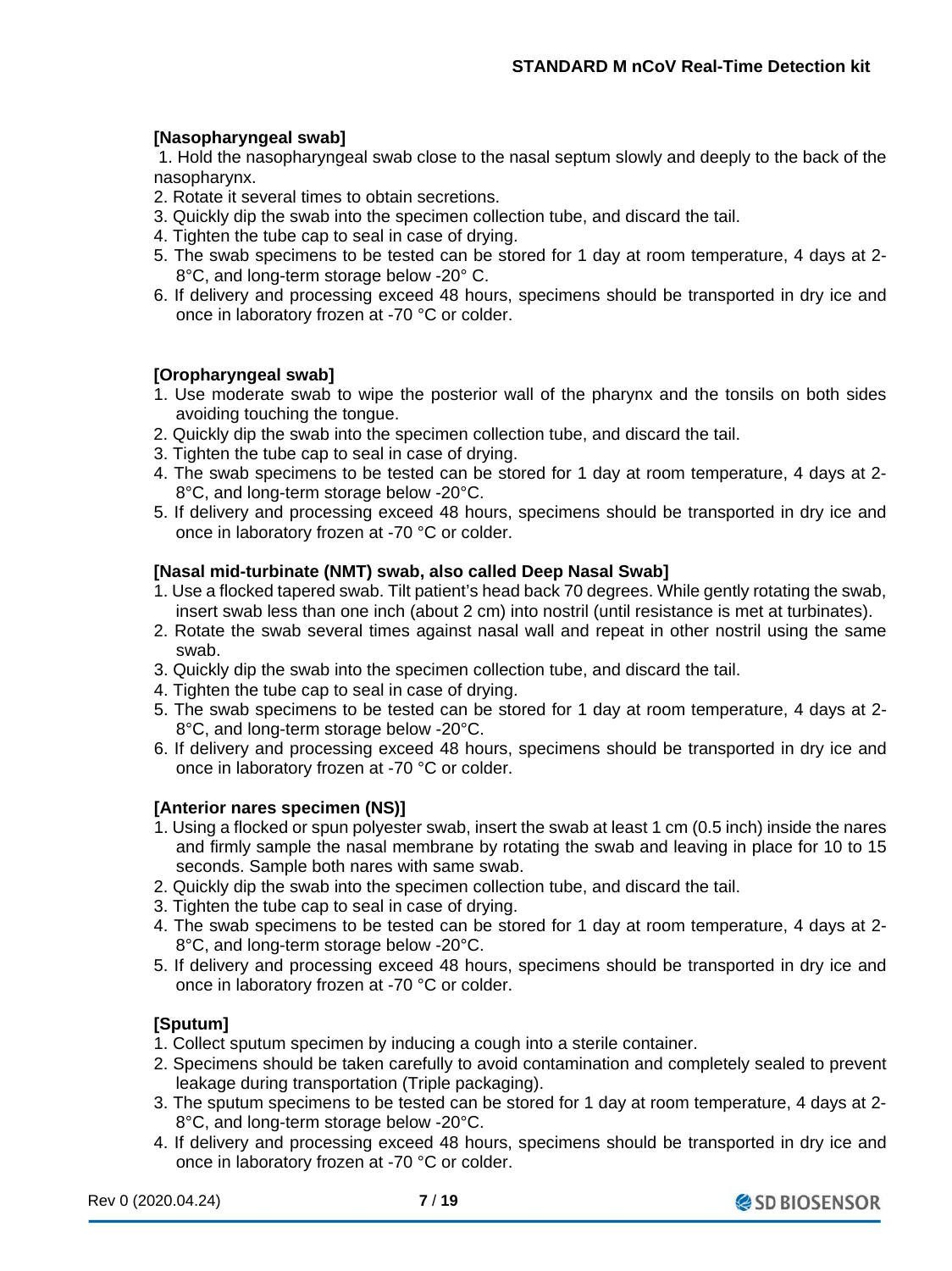Specimens must be packaged and transported in accordance with the International Air Transport Association (IATA) Dangerous Goods Regulation. Follow shipping regulations for UN 3373 Biological Substance, Category B when sending potential SARS-CoV-2 specimens

#### **12.1. Assay Protocol**

#### **[Nucleic Acid Extraction]**

The QIAamp Viral RNA mini kit (QIAGEN, Cat. No. 52904) is used for nucleic acid extraction of specimens and reference materials.

- 1. The specimen volume required for nucleic acid extraction is  $200 \mu$ .
- 2. When IC is used for extraction control, add  $5\nu\ell$  of internal control A to each specimen to be extracted (including positive and negative controls)
- 3. After the nucleic acid extraction is completed, each eluent should be added to a reaction well immediately.

#### **[Reagent Preparation]**

1. LightCycler 480 or CFX96™Dx System Prepare the PCR mixture according to the table below for N reactions plus the PC and NC and

dispense 20µl into each PCR reaction tube.

| #                                    | <b>Reagents</b>                | Dosage in each reaction |
|--------------------------------------|--------------------------------|-------------------------|
|                                      | 2019-nCoV Reaction<br>Solution | N x $14\mu$ l           |
| 2                                    | RTase Mix                      | $N \times 6 \mu \ell$   |
| Internal control A <sup>‡</sup><br>3 |                                | $N \times 0.5 \mu \ell$ |
| Total volume/well                    |                                | $20 \mu$ l              |

 $\pm$  If the IC (Internal Control A) is not used as an extraction control, add 0.5 $\mu$  of IC into PCR master mix per 1 reaction and dispense  $20.5 \mu\ell$  into each well.

NOTE: PCR reaction mixture can be stored below 8°C for 3 hours.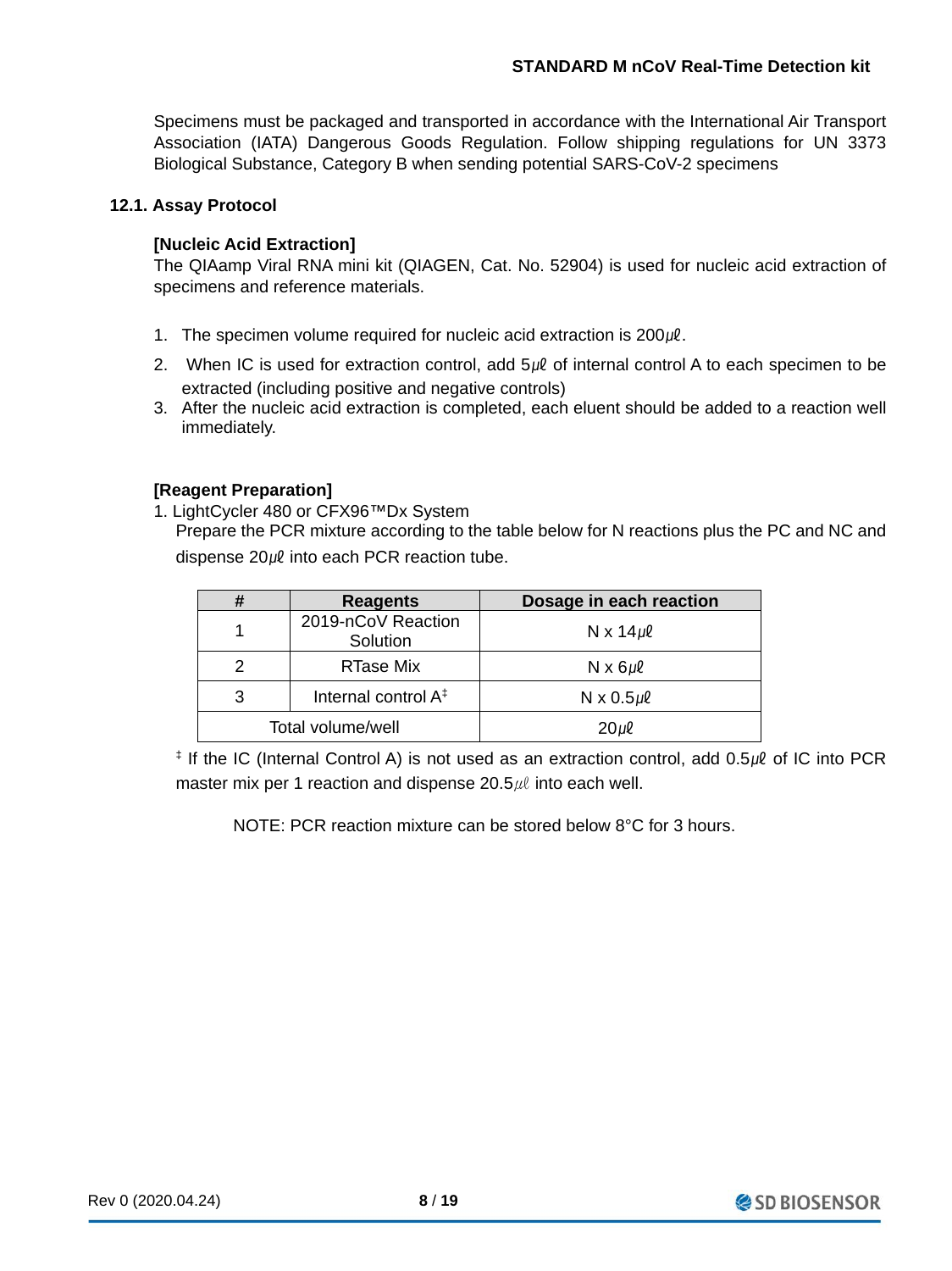2. Applied Biosystems 7500 Real-Time PCR Instrument System

Prepare the PCR mixture according to the table below and dispense  $20.5\mu\ell$  into each PCR reaction tube.

|   | Dosage in each reaction<br><b>Reagents</b> |                         |  |  |
|---|--------------------------------------------|-------------------------|--|--|
|   | 2019-nCoV Reaction Solution                | N x $14 \mu$ l          |  |  |
| 2 | RTase Mix                                  | $N \times 6 \mu \ell$   |  |  |
| 3 | <b>ROX</b>                                 | $N \times 0.5 \mu \ell$ |  |  |
| 4 | Internal control A <sup>‡</sup>            | $N \times 0.5 \mu \ell$ |  |  |
|   | Total volume/well                          | $20.5 \mu \ell$         |  |  |

‡ If the IC (Internal Control A) is not used as an extraction control, add 0.5㎕ of IC into PCR master mix per 1 reaction and dispense  $21 \mu l$  into each well.

NOTE: PCR reaction mixture can be stored below 8°C for 3 hours.

## **[RT-PCR Amplification]**

1. Add 10㎕ of each of the negative control, positive control, and patient sample nucleic acid extract to the PCR mixture dispensed in each reaction tube.

- 2. Centrifuge at low speed for a few seconds, and place them on the real-time fluorescence quantitative PCR instrument.
- 3. Set the cycle conditions below on the PCR instrument.

| <b>Reaction</b>       | Temp. (°C)     | <b>Time</b>                        | <b>Cycle</b> |
|-----------------------|----------------|------------------------------------|--------------|
| Reverse transcription | 50°C           | 15 minutes                         |              |
| Initial denaturation  | $95^{\circ}$ C | 3 minutes                          |              |
| Pre-amplification     | $95^{\circ}$ C | 5 seconds                          |              |
|                       | $60^{\circ}$ C | 40 seconds                         | 5            |
|                       | 95°C           | 5 seconds                          |              |
| Amplification         | 60°C           | 40 seconds                         | 40           |
|                       |                | Collect the signals (FAM/JOE*/Cy5) |              |

#### \* JOE/VIC/HEX

♦ NOTE In the software operation interface of the Applied Biosystems 7500 real-time PCR instrument, select "ROX" from the Passive Reference pull-down menu.

#### **[Interpretation of Results]**

Assessment of clinical specimen test results should be performed after the positive and negative controls have been examined and determined to be valid. If the controls are not valid, the patient results cannot be interpreted.

Open the experiment data with the analysis software and perform the Ct analysis according to the instrument manual. See the table below for the Ct cut-off for each fluorescent channel.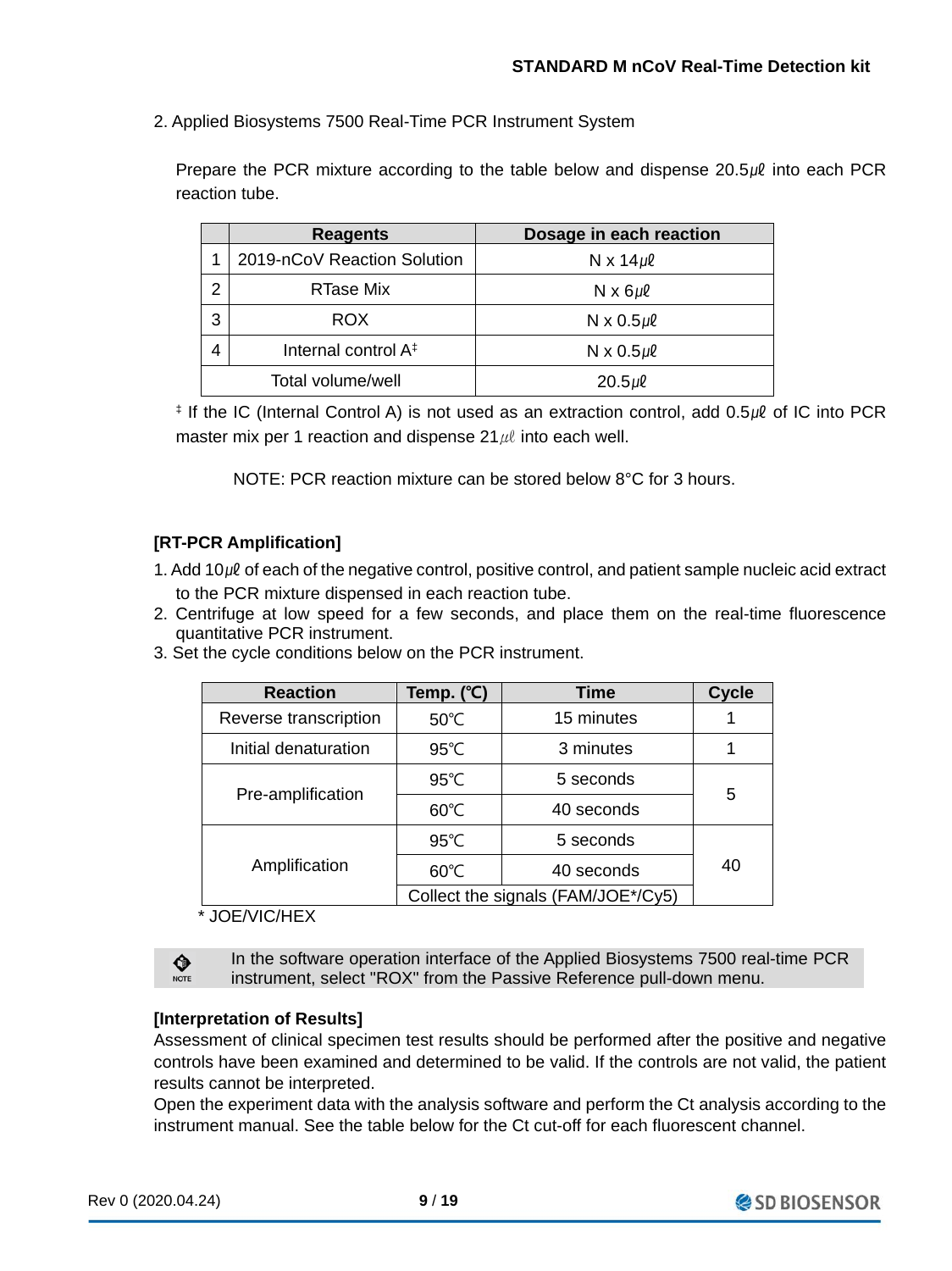#### **STANDARD M nCoV Real-Time Detection kit**

| <b>Target</b>                        | <b>Ct Value</b> | Interpretation                        |
|--------------------------------------|-----------------|---------------------------------------|
| ORF1ab gene (FAM)                    | $Ct \leq 36$    | 2019-nCov ORF1ab (RdRp) gene positive |
| E gene (JOE/VIC/HEX)<br>$Ct \leq 36$ |                 | Coronavirus E gene positive           |
| $IC$ $(CY5)$                         | $Ct \leq 26$    | Internal control positive             |

Refer to the table below for the validity and the interpretation of each specimen result according to the results of each channel.

| ORF1ab(RdRp)<br>(FAM) | E gene<br>(JOE/VIC/HEX) | IC<br>(Cy5)                       | Interpretation                            | Action to be taken                                                                                                                                                                                                                                                                                          |
|-----------------------|-------------------------|-----------------------------------|-------------------------------------------|-------------------------------------------------------------------------------------------------------------------------------------------------------------------------------------------------------------------------------------------------------------------------------------------------------------|
| Positive              | Positive or<br>Negative | Positive<br>or<br>Negative        | • SARS-CoV-<br>2 Positive                 | Report results to sender and<br>appropriate health authority.                                                                                                                                                                                                                                               |
| Negative              | Positive                | <b>Positive</b><br>or<br>Negative | • SARS-CoV-<br>2 Presumptive<br>Positive. | Sample is repeated once. If the<br>repeated result remains<br>"PRESUMPTIVE POSITIVE",<br>additional confirmatory testing<br>may be conducted, if it is<br>necessary to differentiate<br>between SARS-CoV-2 and other<br><b>SARS-like viruses for</b><br>epidemiological purposes or<br>clinical management. |
| Negative              | Negative                | <b>Positive</b>                   | • SARS-CoV-<br>2 Negative                 | Report results to sender                                                                                                                                                                                                                                                                                    |
| Negative              | Negative                | Negative                          | • Invalid                                 | Sample is repeated once from<br>extraction. If a second failure<br>occurs, it is reported to sender as<br>invalid and recommend<br>recollection if patient is still<br>clinically indicated.                                                                                                                |

If the target gene signal (FAM, JOE/VIC/HEX) is strong, the CY5 (IC) may be ♦ NOTE negative.

### **13. Quality Control**

All test controls should be examined prior to interpretation of patient results. If the controls are not valid, the patient results cannot be interpreted. A negative control and a positive control should be set for each batch.

The internal control A is a pseudovirus that contains RNA target, detected by the IC primers/probe set in the STANDARD M nCoV Real-Time Detection kit. Internal control A can be added to patient specimens, prior to extraction, to serve as a total process control OR can be added directly to the RT-PCR master mix, to serve as a reverse transcription and PCR amplification only control (see section 12.1 for preparation details). The internal control A should also be added to the positive control tube and negative control tube to confirm PCR amplification in each tube.

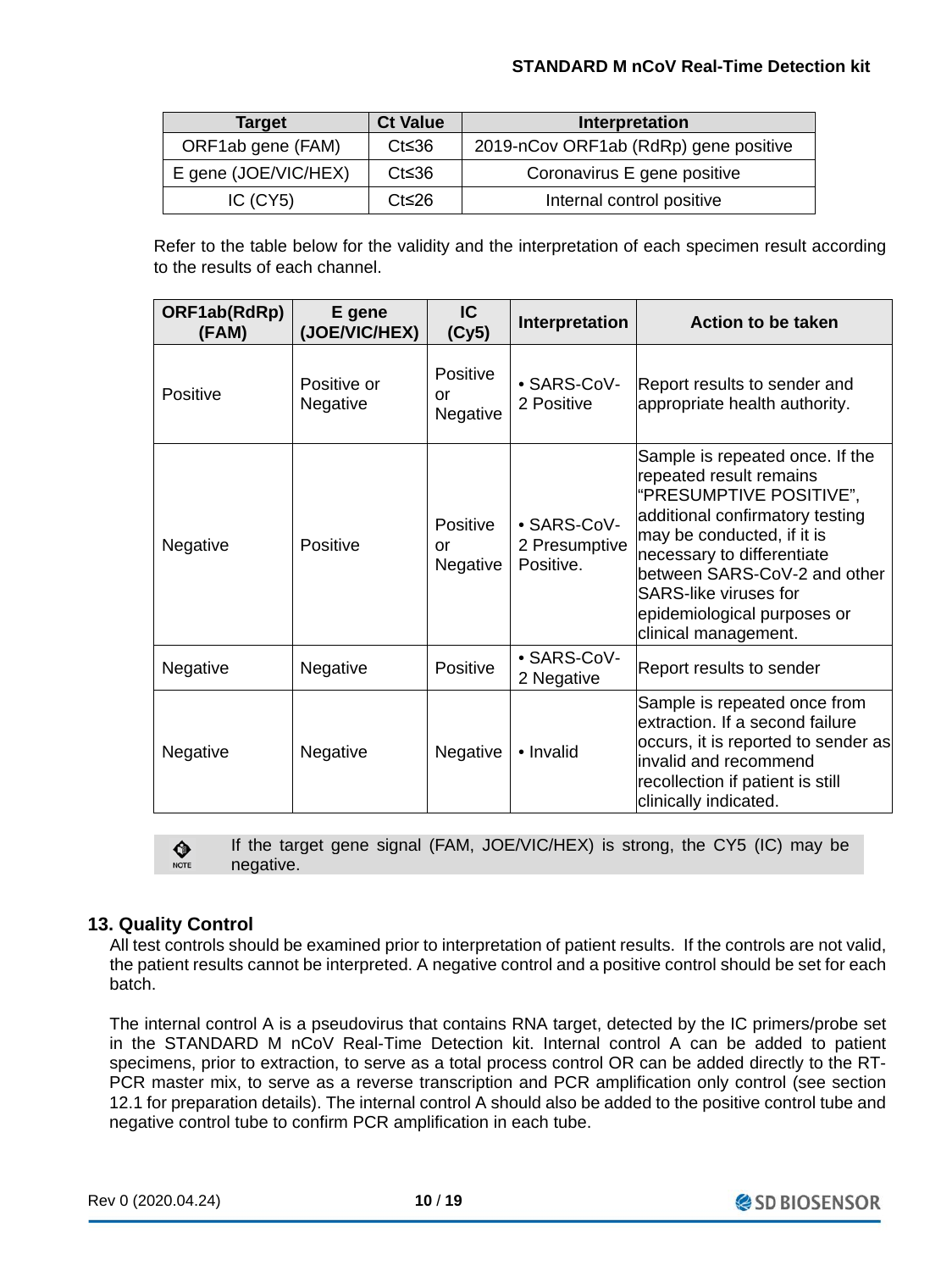|                                             | <b>QC</b> requirements            |                         |              |  |  |
|---------------------------------------------|-----------------------------------|-------------------------|--------------|--|--|
| Control                                     | <b>ORF1ab(RdRp)</b> gene<br>(FAM) | E gene<br>(JOE/VIC/HEX) | IC<br>(Cy5)  |  |  |
| 2019-nCoV Positive<br>control               | $Ct \leq 26$                      | $Ct \leq 26$            | $Ct \leq 26$ |  |  |
| Negative control                            | $Ct > 36$ .                       | $Ct > 36$ .             | $Ct \leq 26$ |  |  |
| Extraction control*<br>(Internal control A) |                                   | $\,$                    | $Ct \leq 26$ |  |  |

\* If IC is only used without specimen as extraction control, Ct value of ORF1ab(RdRp) gene and E gene do not appear.

## **14. Limitations of the Kit Protocols**

The use of this assay as an in vitro diagnostic under the FDA Emergency Use Authorization (EUA) is limited to laboratories that are certified under the Clinical Laboratory Improvement Amendments of 1988 (CLIA), 42 U.S.C. § 263a, to perform high complexity tests.

Use of this assay is limited to personnel who are trained in the procedure. Failure to follow these instructions may result in erroneous results.

Specimens must be collected, transported, and stored using appropriate procedures and conditions. Improper collection, transport, or storage of specimens may hinder the ability of the assay to detect the target sequences.

Extraction and amplification of nucleic acid from clinical specimens must be performed according the specified methods listed in this procedure. Other extraction approaches and processing systems have not been evaluated.

False-negative results may arise from:

- o Improper specimen collection
- o Degradation of the viral RNA during shipping/storage
- o Using unauthorized extraction or assay reagents
- o The presence of RT-PCR inhibitors
- o Mutation in the SARS-CoV-2 virus
- o Failure to follow instructions for use

False-positive results may arise from:

- o Cross contamination during specimen handling or preparation
- o Cross contamination between patient samples
- o Specimen mix-up
- o RNA contamination during product handling

The effect of vaccines, antiviral therapeutics, antibiotics, chemotherapeutic or immunosuppressant drugs have not been evaluated.

Negative results do not preclude infection with SARS-CoV-2 virus and should not be the sole basis of a patient management decision.

A positive result indicates the detection of nucleic acid from SARS-CoV-2.

Nucleic acid may persist even after the virus is no longer viable.

Laboratories are required to report all positive results to the appropriate public health authorities.

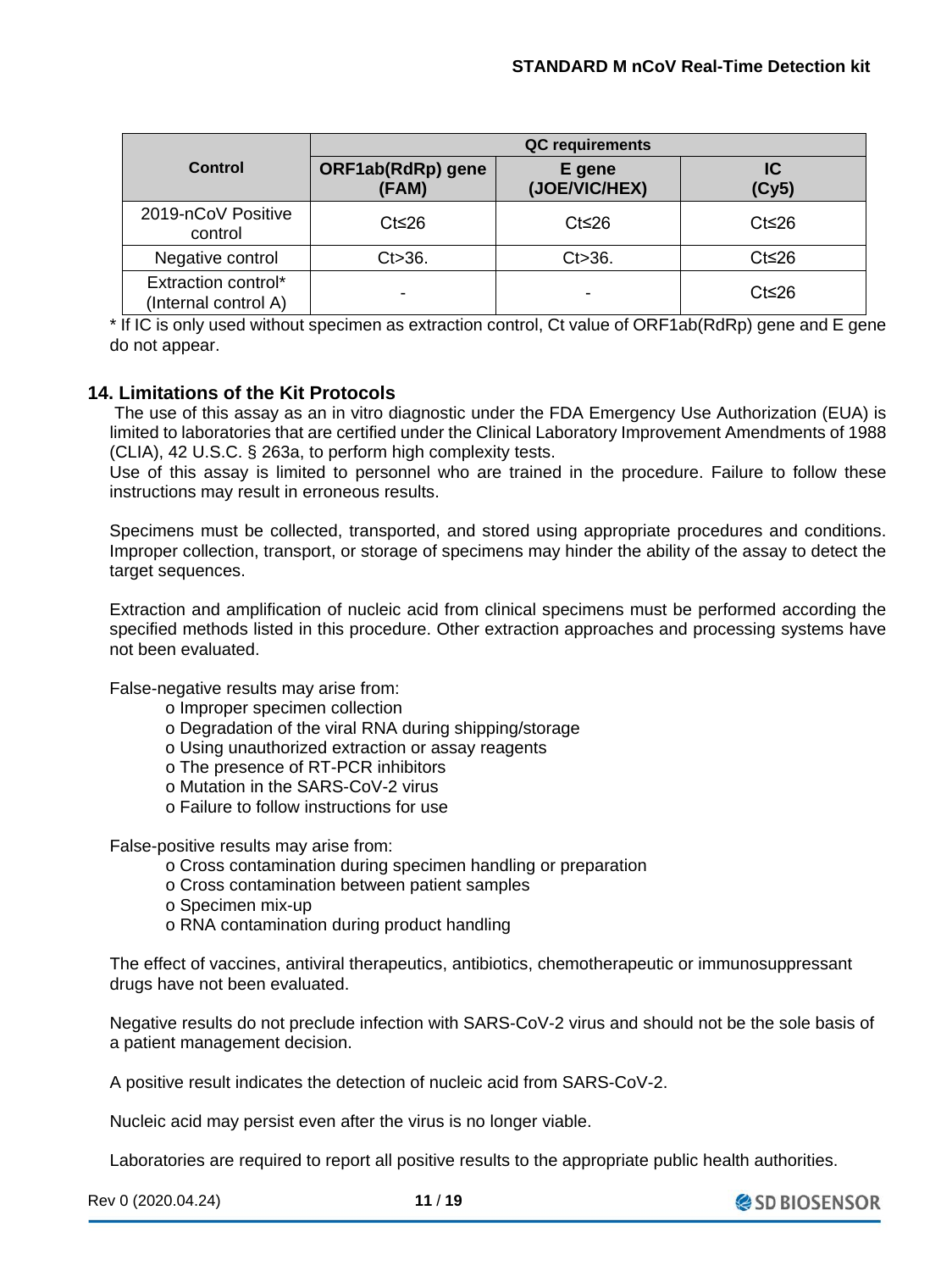Testing of nasal, oropharyngeal, and mid-turbinate nasal swabs (self-collected on site or collected by a healthcare provider) is limited to patients with symptoms of COVID-19. Please refer to FDA's FAQs on Diagnostic Testing for SARS-CoV-2 for additional information.

Based on the in silico analysis, SARS-CoV may cross-react with the STANDARD M nCoV Real-Time Detection kit. SARS-CoV is not known to be currently circulating in the human population, therefore is highly unlikely to be present in patient specimens.

## **15. Conditions of Authorization**

The STANDARD M nCoV Real-Time Detection kit assay's Letter of Authorization, User Manual, and Labeling are available on FDA website: https://www.fda.gov/medical-devices/emergency-situationsmedical-devices/emergency-use-authorizations#covid19ivd.

To assist clinical laboratories using the STANDARD M nCoV Real-Time Detection kit, the relevant Conditions of Authorization are listed below.

a) Authorized laboratories using your product will include results and reports of your product. Under exigent circumstances, other appropriate methods for disseminating may be used, which may include mass media.

b) Authorized laboratories using your product will use your product as outlined in the Instructions for Use only. Deviation from the authorized procedures, such as the authorized instruments, authorized extraction methods, authorized clinical specimen types, authorized control materials, authorized other ancillary reagents and authorized materials required to use your product are not permitted.

c) Authorized laboratories that receive your product will notify the relevant public health authorities of their intent to run your product prior to initiating testing.

d) Authorized laboratories using your product will have a process in place for reporting test results to healthcare providers and relevant public health authorities.

e) Authorized laboratories will collect information on the performance of your product and report to DMD/OHT7-OIR/OPEQ/CDRH (via email: [CDRH-EUA-Reporting@fda.hhs.gov\)](mailto:CDRH-EUA-Reporting@fda.hhs.gov) and SD Biosensor(via email: [sales@sdbiosensor.com\)](mailto:sales@sdbiosensor.com) if they become aware of any suspected occurrence of false positive or false negative results and significant deviations from the established performance characteristics of your product.

f) All laboratory personnel using your product must be appropriately trained in RT-PCR techniques and use appropriate laboratory and personal protective equipment when handling this kit and use your product in accordance with the authorized labeling.

g) SD Biosensor, authorized distributors, and authorized laboratories using your product will ensure that any records associated with this EUA are maintained until otherwise notified by FDA. Such records will be made available to FDA for inspection upon request.

<sup>1</sup> The letter of authorization refers to, "Laboratories certified under the Clinical Laboratory Improvement Amendments of 1988 (CLIA), 42 U.S.C. §263a, to perform high complexity tests" as "authorized laboratories."

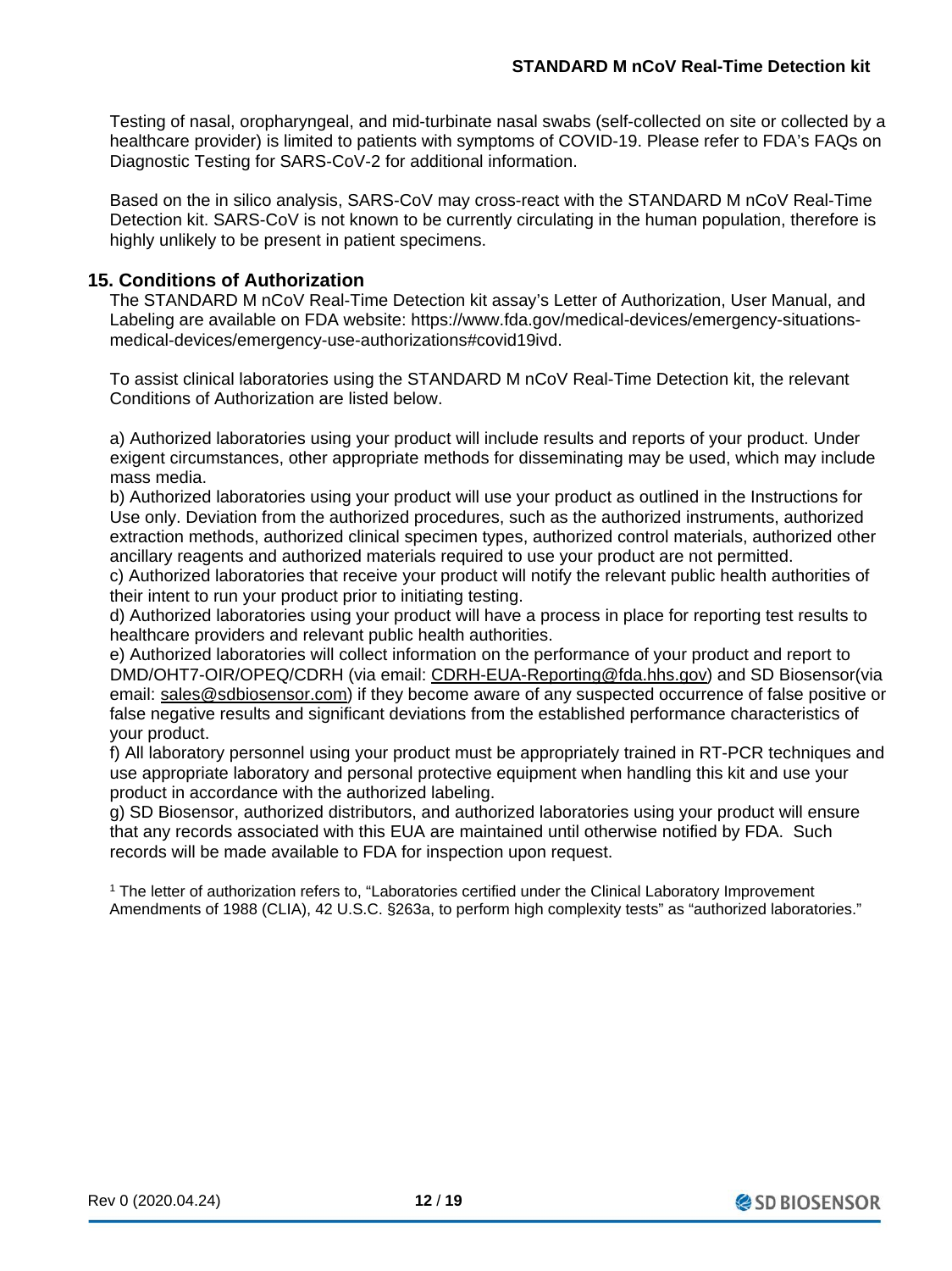## **16. Non-clinical Performance Evaluation**

#### **16.1 Analytical Sensitivity - Limit of Detection (LoD)**

The LoD study established the lowest concentration of SARS-CoV-2 (genome copies(cp)/µL) that can be detected by the STANDARD M nCoV Real-Time Detection kit at least 95% of the time. The LoD was established by testing twenty replicates of six different dilutions of SARS-CoV-2 viral genomic RNA spiked into both sputum and nasopharyngeal swab specimen (collected in UTM). The study results that are summarized in the tables below show that the LoD for the STANDARD M nCoV Real-Time Detection kit is 0.5 cp/µL for upper and lower respiratory specimens on the ABI 7500; 0.25 cp/µL for upper respiratory specimens and 0.125 cp/µL for lower respiratory specimens on the CFX95; and 0.5 cp/µL for upper respiratory specimens and 0.25 cp/µL for lower respiratory specimens on the LC480

*Table 1. Results of the Analytical Sensitivity for the STANDARD M nCoV Real-Time Detection kit on the ABI 7500*

| Specimen  | Concentration | <b>ORF1ab Target</b>   |                  |                       | E Target                      |                  |                       |
|-----------|---------------|------------------------|------------------|-----------------------|-------------------------------|------------------|-----------------------|
| type      | (cp/uL)       | Positive<br>replicates | mean Ct<br>value | Standard<br>Deviation | <b>Positive</b><br>replicates | mean Ct<br>value | Standard<br>Deviation |
|           | 1             | 20/20                  | 33.1             | 0.6                   | 20/20                         | 32.4             | 0.7                   |
|           | 0.5           | 20/20                  | 33.7             | 0.7                   | 20/20                         | 34.0             | 0.8                   |
| <b>NP</b> | 0.25          | 17/20                  | 35.3             | 0.9                   | 16/20                         | 35.1             | 0.7                   |
| swabs     | 0.125         | 10/20                  | 35.3             | 0.6                   | 12/20                         | 35.4             | 0.8                   |
|           | 0.0625        | 9/20                   | 35.6             | 0.4                   | 9/20                          | 36.0             | 0.4                   |
|           | 0.0312        | 2/20                   | 35.5             | 0.7                   | 2/20                          | 36.5             | 0.6                   |
|           | 1             | 20/20                  | 31.6             | 0.3                   | 20/20                         | 32.1             | 0.7                   |
|           | 0.5           | 20/20                  | 31.5             | 0.3                   | 20/20                         | 31.2             | 0.3                   |
| Sputum    | 0.25          | 18/20                  | 32.9             | 0.40                  | 19/20                         | 32.8             | 0.4                   |
|           | 0.125         | 13/20                  | 34.1             | 0.8                   | 18/20                         | 33.8             | 0.6                   |
|           | 0.0625        | 8/20                   | 35.2             | 0.6                   | 13/20                         | 35.0             | 0.8                   |
|           | 0.0312        | 3/20                   | 35.6             | 0.4                   | 11/20                         | 35.6             | 0.6                   |

*Table 2. Results of the Analytical Sensitivity for the STANDARD M nCoV Real-Time Detection kit on the CFX96*

| Specimen  | Concentration | <b>ORF1ab Target</b>          |                  |                       | <b>E</b> Target               |                  |                       |
|-----------|---------------|-------------------------------|------------------|-----------------------|-------------------------------|------------------|-----------------------|
| type      | (cp/uL)       | <b>Positive</b><br>replicates | mean Ct<br>value | Standard<br>Deviation | <b>Positive</b><br>replicates | mean Ct<br>value | Standard<br>Deviation |
|           | 1             | 20/20                         | 30.9             | 0.1                   | 20/20                         | 31.2             | 0.2                   |
|           | 0.5           | 20/20                         | 32.2             | 0.3                   | 20/20                         | 32.3             | 0.3                   |
| <b>NP</b> | 0.25          | 20/20                         | 33.2             | 0.4                   | 19/20                         | 33.1             | 0.5                   |
| swabs     | 0.125         | 18/20                         | 34.3             | 0.8                   | 18/20                         | 34.1             | 0.6                   |
|           | 0.0625        | 16/20                         | 34.5             | 0.7                   | 15/20                         | 34.9             | 0.7                   |
|           | 0.0312        | 11/20                         | 35.3             | 0.8                   | 8/20                          | 35.8             | 0.5                   |
|           | 1             | 20/20                         | 31.1             | 0.4                   | 20/20                         | 31.3             | 0.3                   |
|           | 0.5           | 20/20                         | 32.1             | 0.3                   | 20/20                         | 31.9             | 0.4                   |
|           | 0.25          | 20/20                         | 33.0             | 0.5                   | 20/20                         | 32.8             | 0.4                   |
| Sputum    | 0.125         | 19/20                         | 34.4             | 0.6                   | 17/20                         | 34.3             | 0.9                   |
|           | 0.0625        | 14/20                         | 35.3             | 0.5                   | 16/20                         | 35.0             | 0.5                   |
|           | 0.0312        | 10/20                         | 35.6             | 0.6                   | 12/20                         | 35.8             | 0.6                   |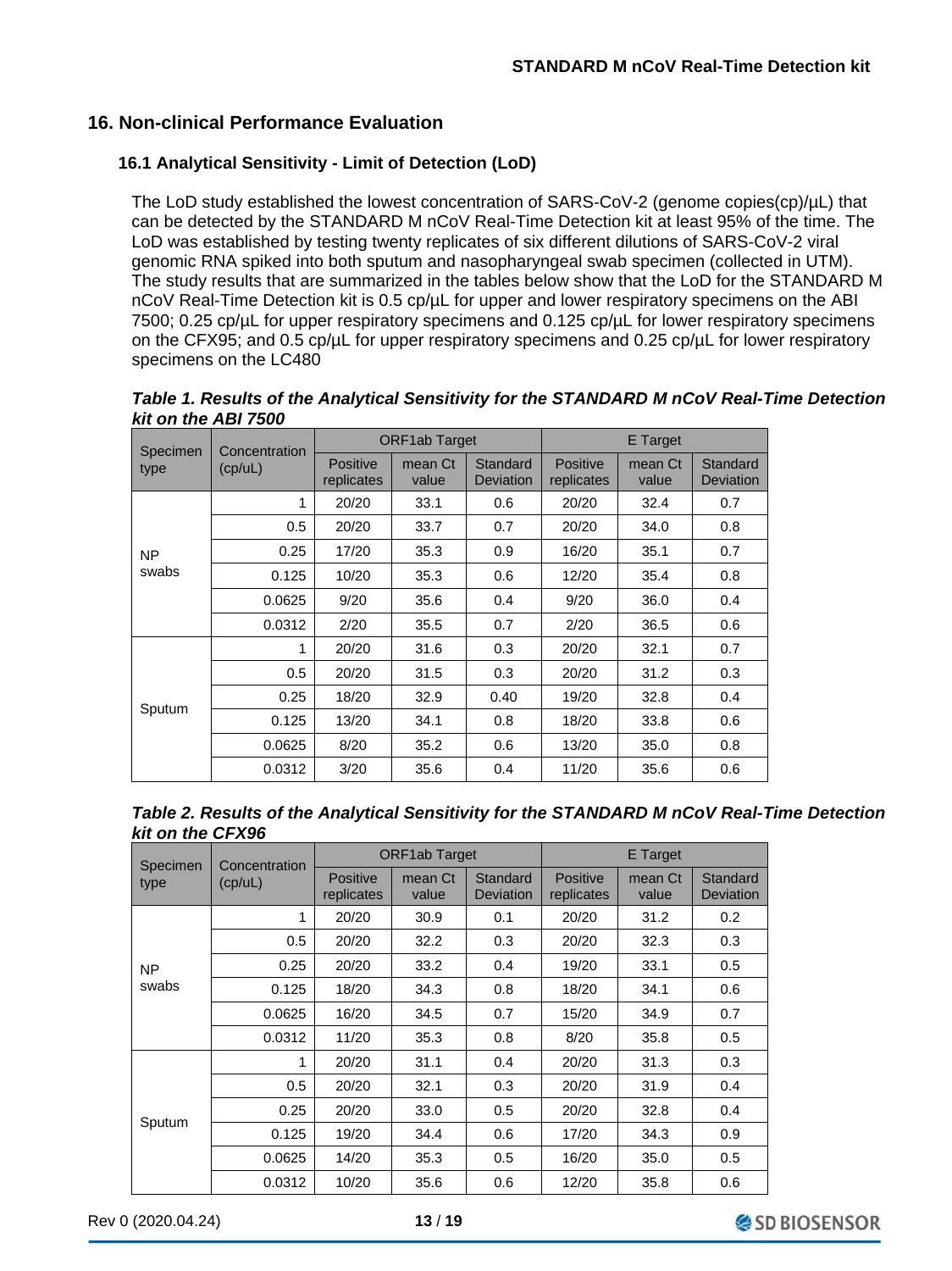| Specimen  | Concentration | <b>ORF1ab Target</b>          |                  |                              | E Target                      |                  |                       |
|-----------|---------------|-------------------------------|------------------|------------------------------|-------------------------------|------------------|-----------------------|
| type      | (cp/uL)       | <b>Positive</b><br>replicates | mean Ct<br>value | Standard<br><b>Deviation</b> | <b>Positive</b><br>replicates | mean Ct<br>value | Standard<br>Deviation |
|           | 1             | 20/20                         | 31.6             | 0.5                          | 20/20                         | 32.4             | 0.7                   |
|           | 0.5           | 20/20                         | 32.6             | 0.3                          | 20/20                         | 33.0             | 0.6                   |
| <b>NP</b> | 0.25          | 18/20                         | 34.8             | 1.1                          | 17/20                         | 35.2             | 0.8                   |
| swabs     | 0.125         | 14/20                         | 36.2             | 0.6                          | 10/20                         | 36.0             | 0.7                   |
|           | 0.0625        | 9/20                          | 36.5             | 0.7                          | 6/20                          | 37.01            | 0.5                   |
|           | 0.0312        | 4/20                          | 37.6             | 0.8                          | 1/20                          | 38.3             | <b>NA</b>             |
|           | 1             | 20/20                         | 31.1             | 0.5                          | 20/20                         | 31.3             | 0.4                   |
| Sputum    | 0.5           | 20/20                         | 31.0             | 0.2                          | 20/20                         | 31.3             | 0.3                   |
|           | 0.25          | 20/20                         | 31.9             | 0.4                          | 20/20                         | 32.2             | 0.5                   |
|           | 0.125         | 17/20                         | 33.0             | 0.9                          | 16/20                         | 33.5             | 0.6                   |
|           | 0.0625        | 12/20                         | 35.1             | 0.5                          | 15/20                         | 35.1             | 0.6                   |
|           | 0.0312        | 7/20                          | 35.0             | 1.1                          | 11/20                         | 35.5             | 0.7                   |

*Table 3. Results of the Analytical Sensitivity for the STANDARD M nCoV Real-Time Detection kit on the LC480*

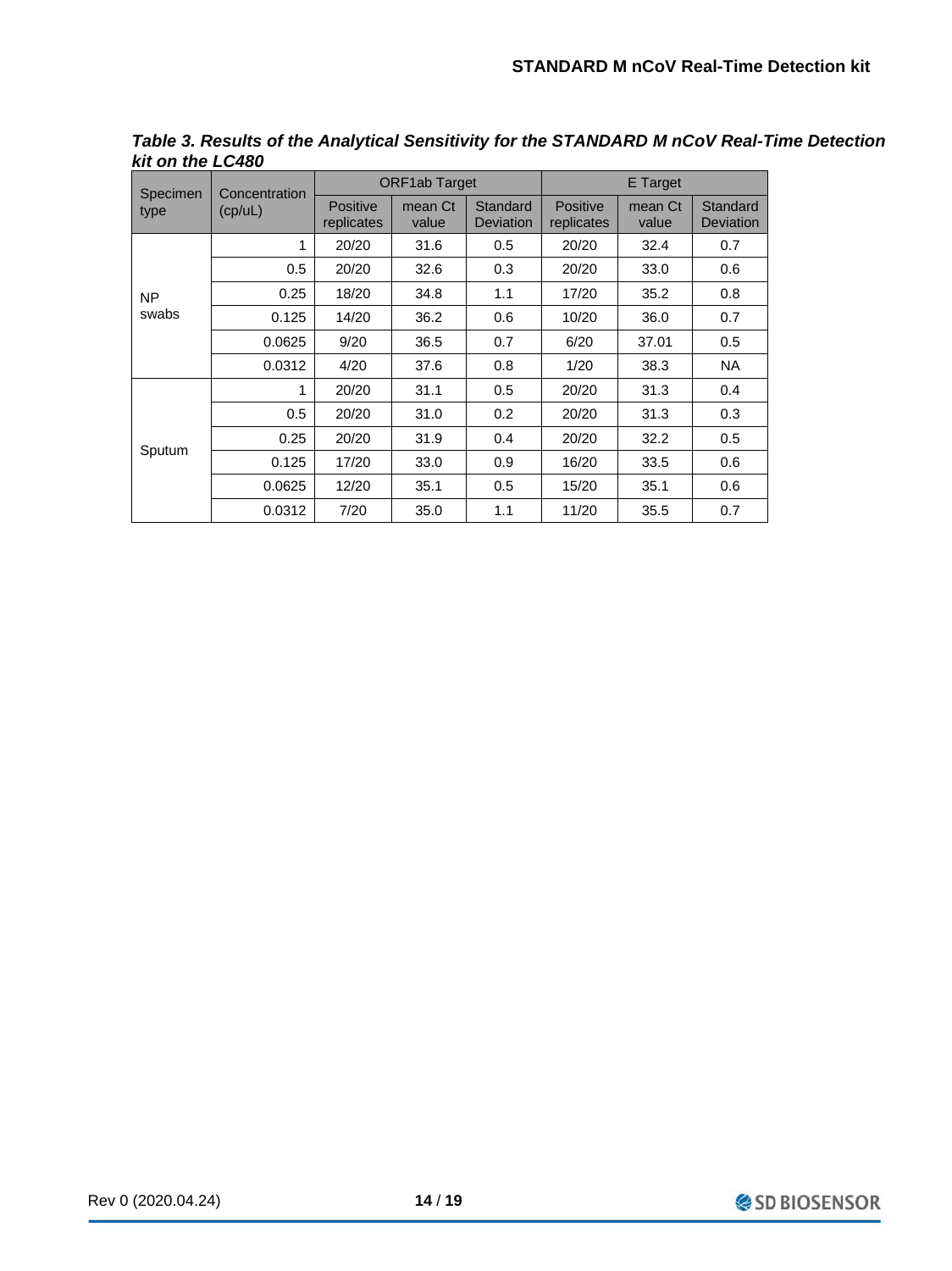## **16.2 Analytical Sensitivity - Reactivity/Inclusivity**

In silico analysis conducted to the primers and probe showed that STANDARD M nCoV Real-Time Detection kit will detect all SARS-CoV-2 sequences in NCBI and GISAID databases. The sequences of in silico analysis is the full genome sequences of SARS-CoV-2 except partial sequence and miss reading sequence

*Table 4. Results of In Silico analysis of ORF1ab(RdRp) primer/probe set*

| No. of Sequence ID analyzed                   | $NCBI = 1084$ and $GISAID =$<br>10.198 |
|-----------------------------------------------|----------------------------------------|
| No. of Sequence ID of 100% Homology           | 11,282                                 |
| No. of Sequence ID of less than 100% Homology | 3                                      |

The STANDARD M nCoV Real-Time Detection kit showed 100% homology to 11,279 out of 11,282 sequences against the ORF 1ab(RdRP) primers and probe set. The 3 mismatched sequences were confirmed to single nucleotide mismatch each.

*Table 5. Results of In Silico analysis of E primer/probe set*

| No. of Sequence ID analyzed                   | $NCBI = 1084$ and $GISAID =$<br>10,198 |
|-----------------------------------------------|----------------------------------------|
| No. of Sequence ID of 100% Homology           | 11,282                                 |
| No. of Sequence ID of less than 100% Homology | 4                                      |

STANDARD M nCoV Real-Time Detection kit showed 100% homology to 11278 out of 11282 sequences against the E primers and probe set. The 4 mismatched sequences were confirmed to single nucleotide mismatch each.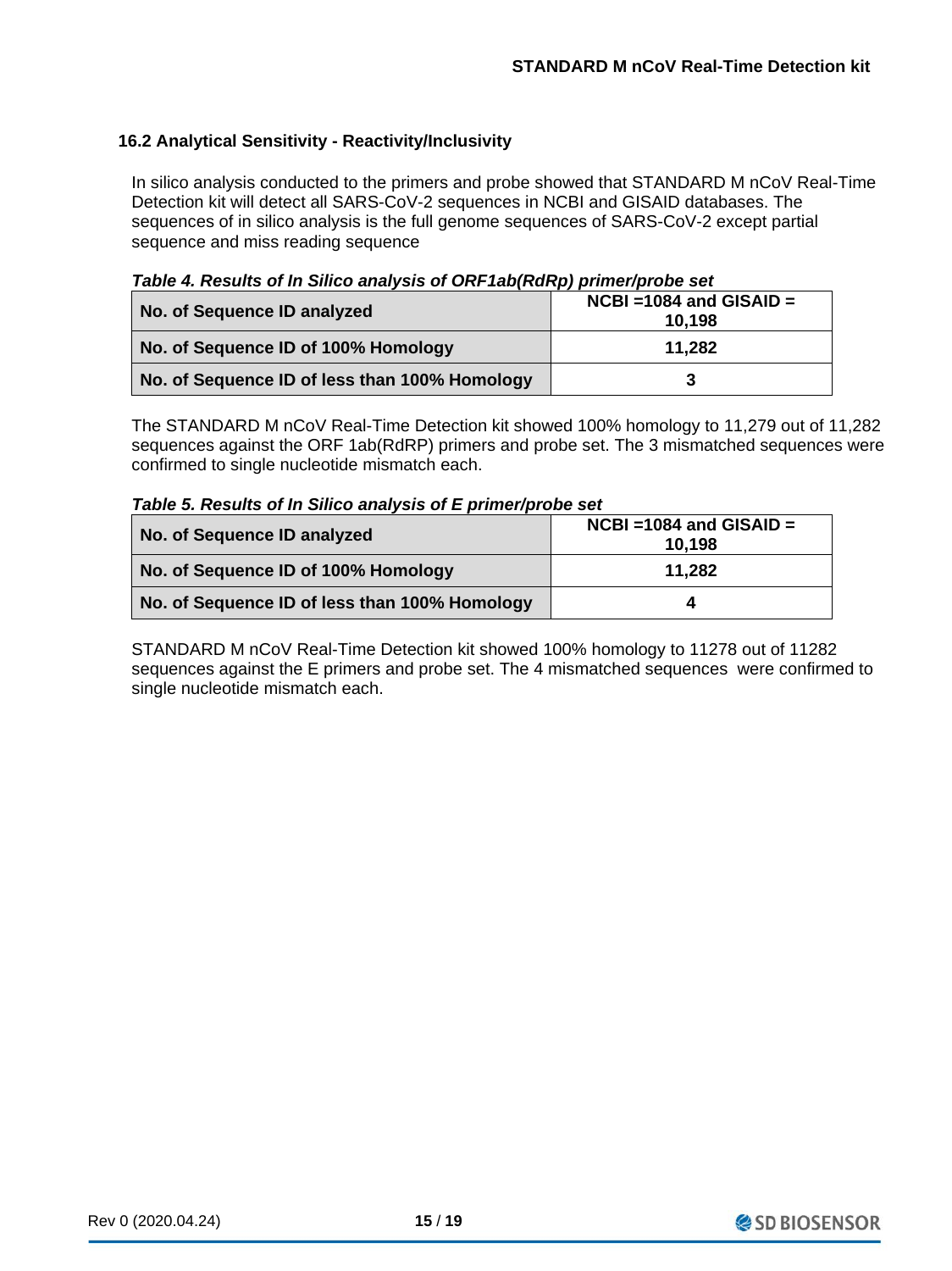SD BIOSENSOR

#### **16.3 Analytical Specificity:**

**a) Cross-Reactivity:** Cross-reactivity of the STANDARD M nCoV Real-Time Detection kit was evaluated both *in silico* analysis and by wet-testing whole organisms/viruses purchased from ATCC.

#### **a-1) In Silico analysis**

*In silico* analysis of the primers and probes was performed against the organisms and viruses listed in Table 6. *In silico* analysis (greater than 80% homology to the primers and probes for the ORF1ab and E targets) suggests cross-reactivity of the STANDARD M nCoV Real-Time Detection kit SARScoronavirus.

#### *Table 6. Organisms and viruses evaluated for cross-reactivity, by in silico analysis, against the primers and probes for SARS-CoV-2 from the STANDARD M nCoV Real-Time Detection kit.*

| Organism                    |  |  |  |  |
|-----------------------------|--|--|--|--|
| Human coronavirus OC43      |  |  |  |  |
| Human coronavirus HKU1      |  |  |  |  |
| Human coronavirus 229E      |  |  |  |  |
| Human coronavirus NL63      |  |  |  |  |
| <b>SARS-coronavirus</b>     |  |  |  |  |
| <b>MERS-coronavirus</b>     |  |  |  |  |
| Parainfluenza virus 1       |  |  |  |  |
| Parainfluenza virus 2       |  |  |  |  |
| Parainfluenza virus 3       |  |  |  |  |
| Parainfluenza virus 4       |  |  |  |  |
| Enterovirus(EV68)           |  |  |  |  |
| Mycobacterium tuberculosis  |  |  |  |  |
| Bordetella pertussis        |  |  |  |  |
| Pneumocystis jirovecii      |  |  |  |  |
| Influenza C                 |  |  |  |  |
| Parechovirus                |  |  |  |  |
| Corynebacterium diphtheriae |  |  |  |  |
| Neisseria elongata          |  |  |  |  |
| Neisseria meningitidis      |  |  |  |  |
| Pseudomonas aeruginosa      |  |  |  |  |
| Staphylococcus epidermis    |  |  |  |  |
| Streptococcus salivarius    |  |  |  |  |
| Leptospira interrogans      |  |  |  |  |
| Chlamydia psittaci          |  |  |  |  |
| Coxiella burneti (Q-Fever)  |  |  |  |  |

#### *a***-2) Cross-reactivity Wet Tested**

The 22 organisms and viruses, listed in Table 14, were wet-tested for cross-reactivity with the STANDARD M nCoV Real-Time Detection kit. All organisms and viruses were tested by spiking the organism/virus into NP swab matrix mixed with lysis buffer at the concentrations listed in Table 10. Each organism/virus was tested for cross-reactivity, in triplicate, on the CFX96. No cross-reactivity was observed for the organisms and viruses listed Table 7.

*Table 7. Cross-reactivity Test*

| No.               | Category  | <b>Cross-reactivity substance</b> | Specimen Info.         | <b>Spiking</b><br><b>Concentration</b> |
|-------------------|-----------|-----------------------------------|------------------------|----------------------------------------|
|                   |           | MERSr-CoV                         | ATCC VR-3248SD         | 1 x $105$ copy/ml                      |
| Non 2019-<br>nCoV | HCoV-229E | ATCC VR-740                       | $1 \times 10^6$ PFU/mL |                                        |
|                   |           | HCoV-HKU1                         | ATCC VR-3262SD         |                                        |

Rev 0 (2020.04.24) **16** / **19**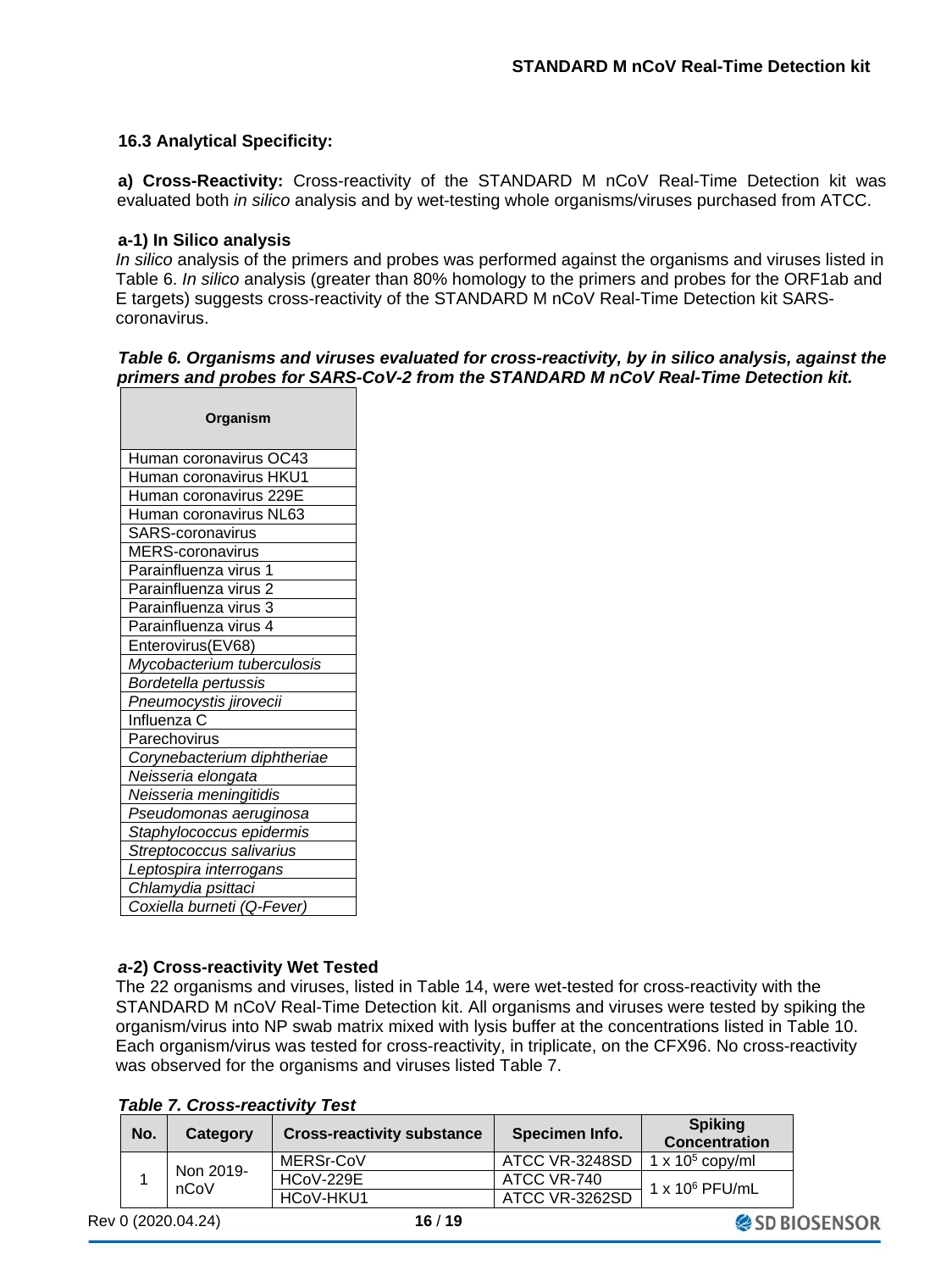|   | coronavirus                                              | HCoV-NL63                   | ATCC VT-3263SD      |                        |  |
|---|----------------------------------------------------------|-----------------------------|---------------------|------------------------|--|
|   | <i>infections</i>                                        | HCoV-OC43                   | <b>ATCC VR-1558</b> |                        |  |
|   |                                                          | Influenza A virus           | <b>ATCC VR-1811</b> |                        |  |
|   | Non 2019-<br>nCoV Viral<br>infections<br><b>Bacteria</b> | Influenza B virus           | <b>ATCC VR-1735</b> |                        |  |
| 2 |                                                          | Respiratory syncytial virus | <b>ATCC VR-1540</b> |                        |  |
|   |                                                          | <b>Rhinovirus</b>           | ATCC VR-284         |                        |  |
|   |                                                          | Parainfluenza virus         | ATCC VR-94          |                        |  |
|   |                                                          | Adenovirus                  | ATCC VR-3           |                        |  |
|   |                                                          | Legionella pneumophila      | ATCC 33152          |                        |  |
|   |                                                          | Chlamydia pneumoniae        | <b>ATCC VR-2282</b> |                        |  |
|   |                                                          | Mycoplasma pneumoniae       | <b>ATCC 15531</b>   |                        |  |
|   |                                                          | Haemophilus influenzae      | <b>ATCC 10211</b>   |                        |  |
| 3 |                                                          | Moraxella catarrhalis       | ATCC 25240          | $1 \times 10^6$ CFU/mL |  |
|   |                                                          | Streptococcus pyogenes      | <b>ATCC 19615</b>   |                        |  |
|   |                                                          | Bowman Animal bacterium     | ATCC 19606          |                        |  |
|   |                                                          | Klebsiella pneumoniae       | ATCC 13883          |                        |  |
|   |                                                          | Pseudomonas aeruginosa      | ATCC 27853          |                        |  |
|   |                                                          | Streptococcus pneumonia     | ATCC 6301           |                        |  |
| 4 | Pooled human nasal wash                                  |                             | Employee            | 5~50%                  |  |

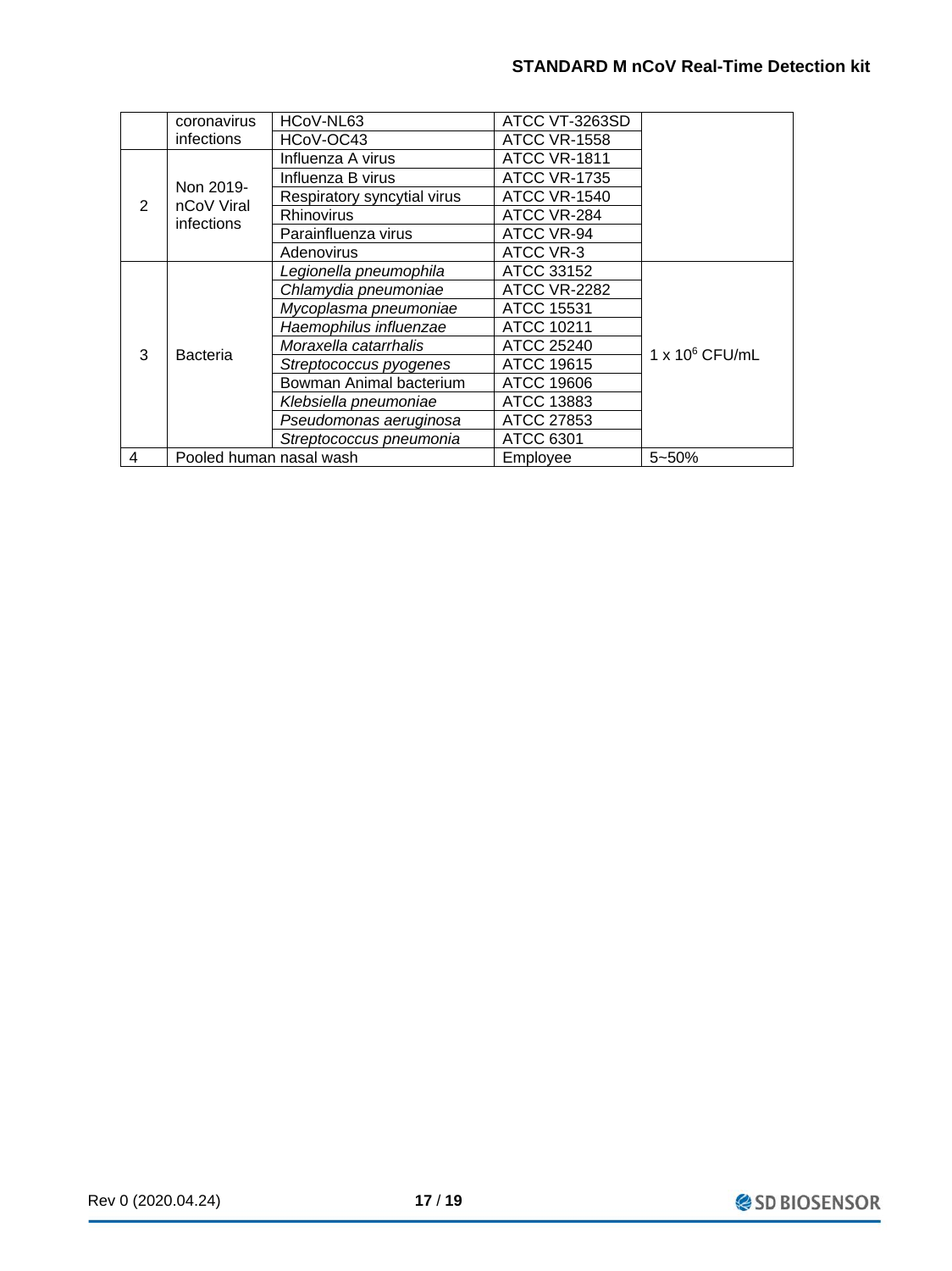## **17. Clinical Performance Evaluation**

The performance of the STANDARD M nCoV Real-Time Detection kit was evaluated in a contrived clinical study using 30 nasopharyngeal specimens (NP) (collected in UTM) and 30 sputum samples collected from patients with signs and symptoms of a respiratory infection. Each specimen was split in order to prepare 30 positive and 30 negative samples for clinical evaluation. Positive samples were prepared by spiking viral genomic RNA at 2X and 4X LoD into 30 NP samples and 30 sputum samples, premixed with lysis buffer. All samples were extracted using the QIAamp Viral RNA Mini kit and were measured on the ABI 7500. All samples were tested in randomized and blinded fashion. The positive and negative percent agreements between the STANDARD M nCoV Real-Time Detection kit and the expected results from the NP swab and sputum specimens are shown below:

|                                      | <b>Sample</b>        | N  | ORF1ab_RdRp<br>qene |                   | E gene           |                   |
|--------------------------------------|----------------------|----|---------------------|-------------------|------------------|-------------------|
| <b>Specimen type</b>                 | <b>Concentration</b> |    | $\%$<br>positive    | <b>Mean</b><br>Ct | $\%$<br>positive | <b>Mean</b><br>Ct |
|                                      | 2x LOD               | 20 | 100                 | 32.22             | 100              | 31.84             |
| Nasopharyngeal swab<br>specimen(UTM) | 4x LOD               | 10 | 100                 | 30.80             | 100              | 30.93             |
|                                      | Negative             | 30 | 0                   |                   | 0                |                   |
|                                      | 2x LOD               | 20 | 100                 | 31.92             | 100              | 31.32             |
| Sputum                               | 4x LOD               | 10 | 100                 | 31.10             | 100              | 30.50             |
|                                      | Negative             | 30 | 0                   |                   | 0                |                   |

*Table 8. Result of clinical study*

All positive samples were positive and all negative samples were negative in the background of individual clinical sample matrix.

#### In conclusion, the performance against the expected results are:

| <b>Specimen</b>     | <b>Result</b>                                                    |
|---------------------|------------------------------------------------------------------|
| Nasopharyngeal swab | • Positive Percent Agreement: 100%(30/30) [95% CI: 88.65 - 100%] |
| specimen(UTM)       | • Negative Percent Agreement: 100%(30/30) [95% CI: 88.65 - 100%] |
| Sputum              | • Positive Percent Agreement: 100%(30/30) [95% CI: 88.65 - 100%] |
|                     | • Negative Percent Agreement: 100%(30/30) [95% CI: 88.65 - 100%] |